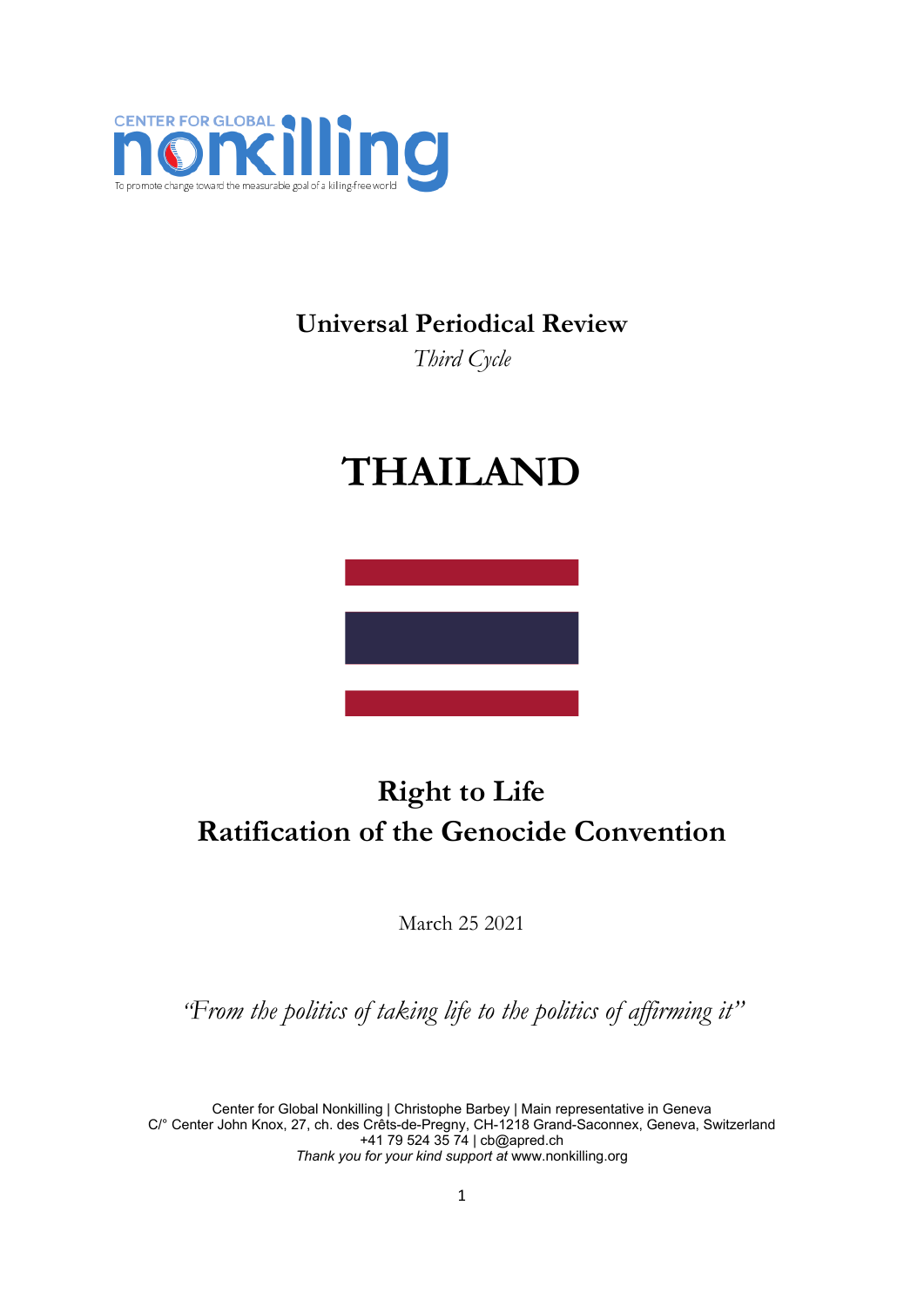### **We understand the right to life as being the full enjoyment of Life, as being the right not to be killed, and as being everyone'<sup>s</sup> responsibility not to kill or let others die.**

The Center for Global Nonkilling has <sup>a</sup> unique mission, inspirational for individuals and transformative for societies: *"To promote change toward the measurable goal of <sup>a</sup> killing-free world by means open to infinite human creativity in reverence for life".*

## **Introduction**

The Center for Global Nonkilling (CGNK) was founded by Glenn Paige (1929-2017), political science Professor and author of the book "Nonkilling Political Science"<sup>1</sup> . The Center is <sup>a</sup> worldwide congregation of persons, scholars and others, working at creating societies that do not kill. Valuing life in all its dimensions is <sup>a</sup> necessary mission: please join with the Center for Global Nonkilling and become <sup>a</sup> nonkilling centre yourself, celebrating, enhancing and protecting life 2 . The Center has ECOSOC special consultative status since 2014. At each session of the UPR, we make one or more submissions, usually one providing the International Community with <sup>a</sup> more or less comprehensive report on all aspects of the situation of life in the country under review. We also make systematic submission to the countries still needing to ratify the Convention on the prevention and the punishment of the crime of genocide.

#### **Human rights**

All human rights are universal, of equal importance, indivisible, interlinked and mutually reinforcing. They arise out of our fundamental human nature and our conscience and are express themselves by our knowledge, feelings and values. They grow, within ourselves as shared, and remain through awareness, practice and kindness. They are needed to build lasting and prosperous, thriving and humane societies, on <sup>a</sup> sustainable planet, enabling everyone to lead <sup>a</sup> fulfilling life, in solidarity, leaving no one behind.

As universal legal basis, fundamental rights form the infrastructure of our civilisation, as needed for it to flourish in dignity, through present time and in future History. We, humanity, support and implement human, universal and fundamental rights by using universal and fundamental, peaceful methods such as education and exemplarity, the cultures of peace and non-violence, cooperation and consensus, prevention and precaution, peaceful settlements of disputes. These methods are essential for the full respect and the common enjoyment, for the achievement of all human rights as for the existence and continuity of societies and cultures.

#### **The right to life**

Compared to other human rights, the right to life has four specific features: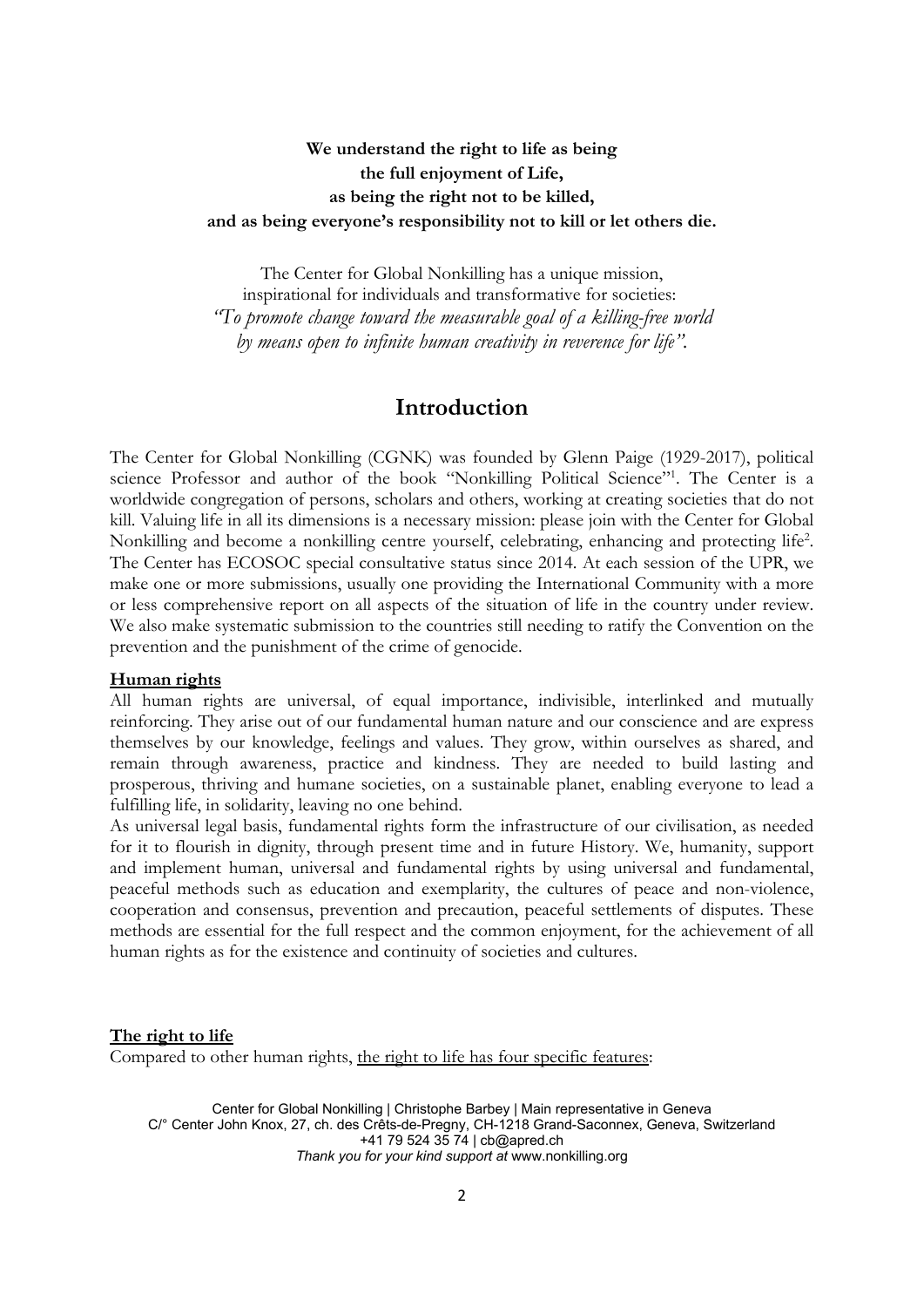a. Dignity can be said as being the paramount right present when each and all human rights are fulfilled. Similarly, the right to life is present in all human rights, at their base. The right to life precedes all other human rights and is needed to fulfill all human rights: if life is taken, all human rights are cancelled<sup>3</sup>.

Conversely, joyfully living and celebrating life gives <sup>a</sup> solid and happy ground to the existence of life for each and all. Further, life and the quality of life, in equality are the conditions needed for the peaceful progress and the fulfillment, for the completion of all human rights.

b. There are no possible restrictions to the right to life: one is either alive or not. Issues pertaining to the beginning and the end of life such as reproductive rights, abortion, suicides and euthanasia, as well as prenatal and genetic engineering shall be dealt with dignity, in <sup>a</sup> preventive, human and humane sustainable manner, for each and all.

c. Only full and effective prevention can guarantee respect and reverence for life and the right to life. Once <sup>a</sup> life is lost, compensation may be due, but there are no possible reparations.

d. The right to life is also the *absolute duty not to kill*. So forth, the right to life is <sup>a</sup> fully reciprocal right, granted by all to all.

The Center for Global Nonkilling encourages all persons and institutions to refuse the recognition of any *right* to kill. Killing is never admissible, henceforth, cannot be <sup>a</sup> right or granted as <sup>a</sup> right.

Yet so far, three *powers* to kill have sometimes been legally granted, always under very strict and exceptional circumstances. We do not approve or condone to theses powers to kill. They shall be considered unwanted remnants of the past and be terminated as soon as may be.

These three legal powers to kill are:

1) Use of *legitimate self-defence.* Legally and presently, it requires <sup>a</sup> proportionate reaction, in response to <sup>a</sup> direct, severe and imminent threat that cannot be addressed otherwise.

The circumstances where self-defence may be needed are most always <sup>a</sup> failure of prevention. A failure that should be thoroughly analysed to extract lessons learned and design more accurate policies, best practices. If self-defence circumstances nevertheless occur, using nonviolent and nonkilling means, they are no possible proportionate reactions and the threat can be addressed otherwise. Whatever the ends and means used, the result of legitimate self-defence shall always be reviewed by an independent mechanism.

Because it highly impacts on the rights to life, personal integrity, security and as self-defence is often used to justify it, <u>use of force</u> by officials or anyone shall always be avoided, or highly limited<sup>4</sup>. States have <sup>a</sup> duty of exemplarity and <sup>a</sup> legal duty regarding fundamental rights and values, <sup>a</sup> duty to act non-violently – force is not violence! – to avoid maiming or worse. Utmost attention shall be given to prevent situations which may result in use of force or further, in loss of lives. Security forces must be trained in prevention and non-violent techniques, report, debrief and practice lessons learned and best practices to avoid recurrence of the use of force.

Again, any official use of force should be monitored by <sup>a</sup> totally independent mechanism.

2) *Death penalty*, if ever permissible, is <sup>a</sup> major and definitive breach of the right to life and of numerous other human rights, including those of other related persons. It is considered an inhumane, cruel and degrading treatment 5 . It is the worst example of non-respect for the right to life <sup>a</sup> State can give. Preventive effects being undemonstrated, death penalty is unworthy and lacks the necessary dignity and legitimacy, the moral standards and exemplarity required of any authoritative power. Death penalty is not either compatible with the Sustainable Development

Center for Global Nonkilling | Christophe Barbey | Main representative in Geneva C/° Center John Knox, 27, ch. des Crêts-de-Pregny, CH-1218 Grand-Saconnex, Geneva, Switzerland +41 79 524 35 74 | [cb@apred.ch](mailto:cb@apred.ch)

*Thank you for your kind support at* [www.nonkilling.org](http://www.nonkilling.org)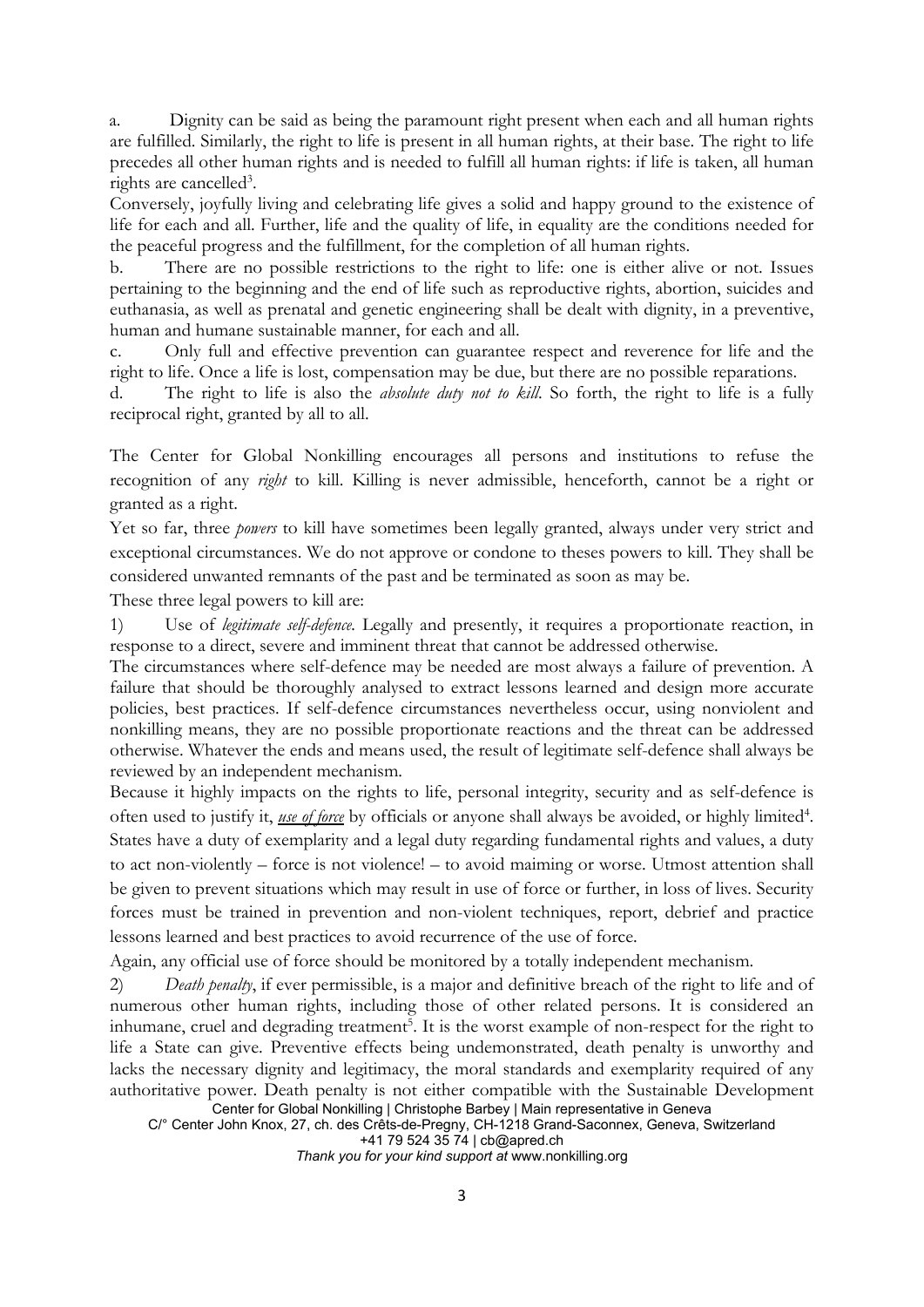Goals (SDG): these grant universal development and their main assertion and goal is to "leave no one behind". Killing someone is worse than leaving this person behind, it is depriving them of their share of human destiny and of their right to amend themselves. The SDG'<sup>s</sup> were unanimously adopted by all Members of the United Nations and thus grant <sup>a</sup> right to development and to rehabilitation for all. The SDG'<sup>s</sup> also require "significant reduction of violence and related killings (SDG 16.1)". This surely includes killings by the State.

3) *Powers of war,* conceded by humanitarian law, dare an exception to the right to life, as permitting under strict circumstances and given due precautions only the taking of the life of soldiers. This is morally inacceptable and profoundly backward. Seeing that peace and respect of life prevail – always – and nullifying this exception to the right to life is one of the objectives of the Center for Global Nonkilling. It shall be <sup>a</sup> goal for all humanity, for the sake of life in peace. Said simply, "peace and peace only"!

#### **The right to peace**

Peace originates in our human nature, is supported by human thoughts, feelings and knowledge, continues through prevention and is supported by non-violent institutions and practices, peaceful methods and peaceful settlements of disputes.

No life would be possible without <sup>a</sup> sufficient attainment of peace, and dignity can only be achieved when peace and human rights prevail. Peace is <sup>a</sup> right, but it is also <sup>a</sup> method, universal, needed for the completion of all other human rights.

Peace is fully present (if not worded) in article 28 of the Universal Declaration of Human Rights: "Everyone is entitled to a social and international order in which the rights and freedoms set forth in this *Declaration can be fully realized*". Such an order is <sup>a</sup> peaceful order.

The links between *human rights and peace* are being widely developed<sup>6</sup>.

**We salute with great respect the vote by Thailand** in favour of the Declaration on the Right to Peace at the General Assembly in 2016<sup>7</sup>. It is time to implement it<sup>8</sup>.

Peace and peaceful methods provide means to prevent and solve conflicts without aggravating them (including between competing human rights) and, as may be, to the advantage of all concerned persons and parties, in <sup>a</sup> constructive or reconstructive way. Conflicts solved peacefully alleviate feelings with respect, make it possible to draw lessons learned from difficult situations and favour the design of preventive policies for the future.

#### **Other related human rights**

All human rights are needed to fulfil <sup>a</sup> safe and happy life.

However, some of them may be of more direct for the full realisation of the rights to life and peace, or to avoid their breach.

The *right to participate in the decision-making,* fully*,* including for women, youth, persons with disabilities and all vulnerable persons and social groups is highly important as it creates inclusive and humane societies, where responsibilities are equally shared for and towards the well-being of all. The more people participate in the decision-making process and the more people work by consensus, the more people will respect the consequences of their decisions, the easier it will be to achieve SDG 16: safe and inclusive societies.

The right to *accurate standards of living*, including the rights to food, water and sanitation, clothing and housing, the rights to work and to social security deserve full attention, in all circumstances.

Center for Global Nonkilling | Christophe Barbey | Main representative in Geneva C/° Center John Knox, 27, ch. des Crêts-de-Pregny, CH-1218 Grand-Saconnex, Geneva, Switzerland +41 79 524 35 74 | [cb@apred.ch](mailto:cb@apred.ch)

*Thank you for your kind support at* [www.nonkilling.org](http://www.nonkilling.org)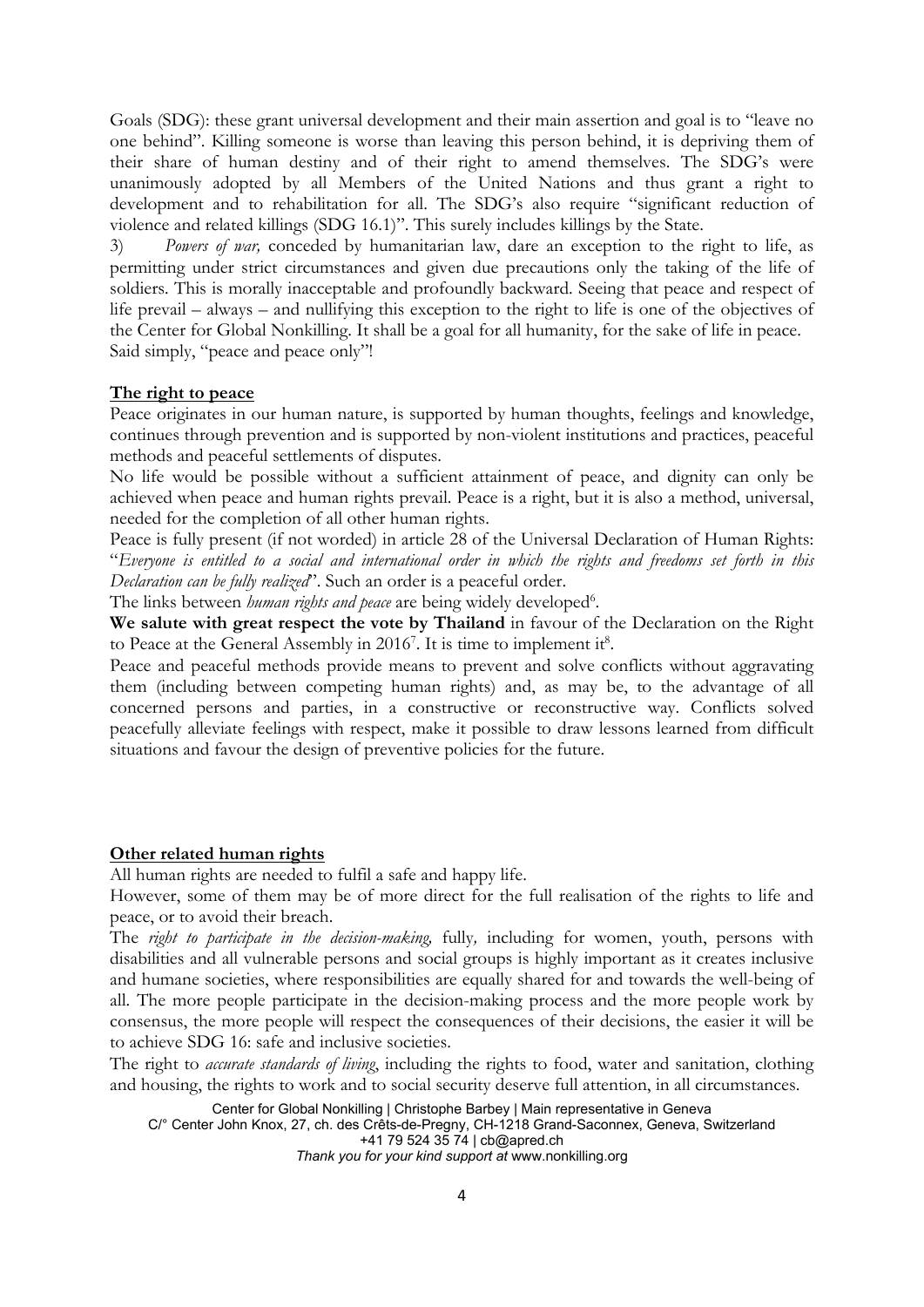The *right to health* is an essential right for the fulfilment of the right to life and of the subsequent right to longevity. It is needed as well to achieve societies in which *human rights are all equally shared*. The *human right to <sup>a</sup> sustainable natural environment*, thus sustaining humanity and life on Earth, deserves accurate protection and full attention as well.

The *right to happiness* and fulfilment of life in reverence for life should always be mentioned:

"*Happy people breed <sup>a</sup> happy world*"

# **Universal Periodic Review of Thailand**

#### **The right to life in the national and international human rights constitutions**

#### *Living happily*

The following international legal obligations: the Convention on the prevention and punishment of the crime of *genocide;* the Covenant on *civil and political rights* and its Optional protocol aiming at the *abolition of the death penalty,* and the Convention on *enforced disappearances* are the ones mostly concerned by the application of the right to life. They are minimum standards needed for any country to internationally recognize and show full legal respect for life and the right to life. National constitutions shall similarly reflect this stand in favor of life.

#### **Prevention of genocide**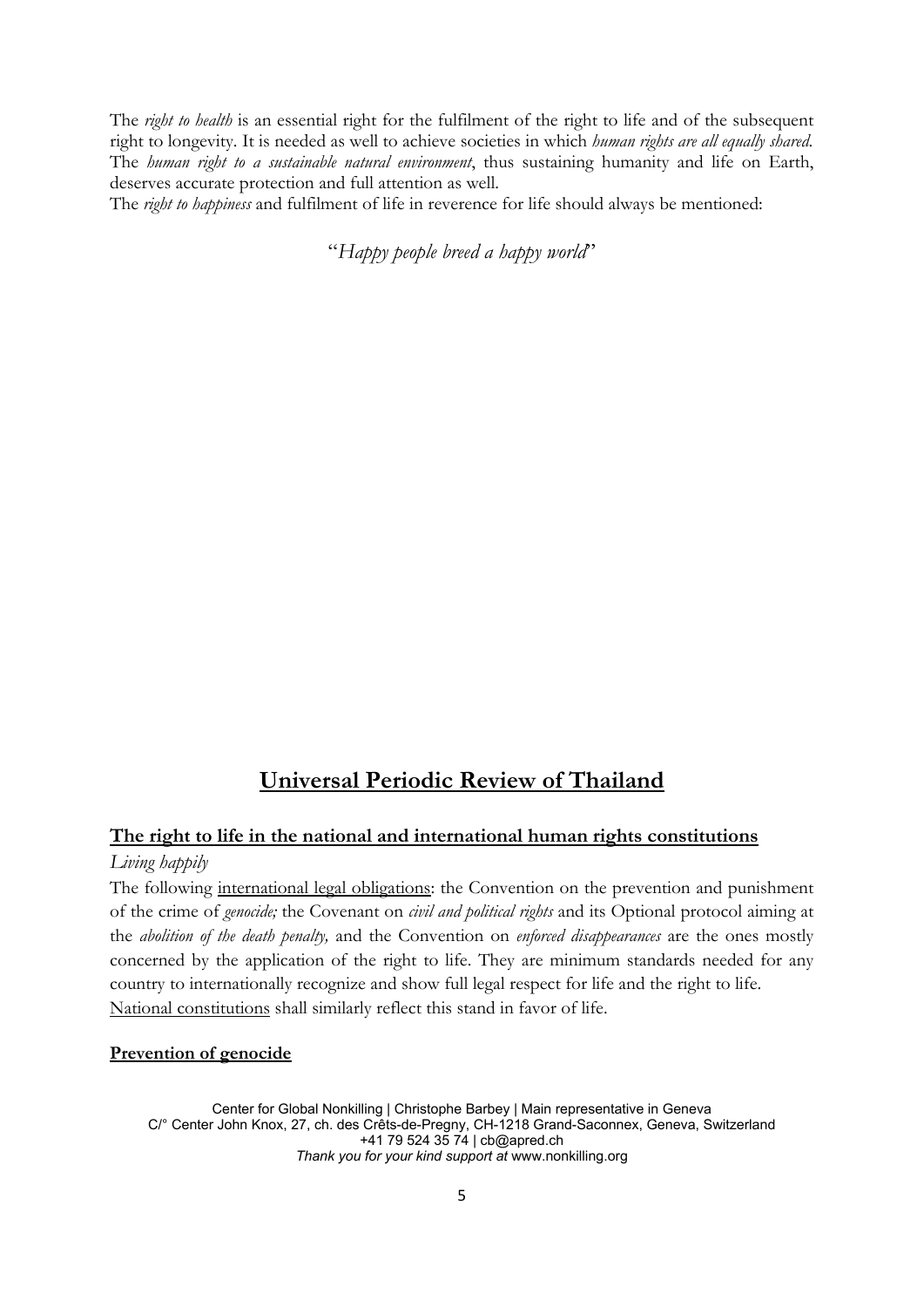In <sup>a</sup> time in which humanity must learn to survive as <sup>a</sup> whole, on our planet, the prevention of genocide and the sustenance of life for all individuals, all social and political groups and for our species is and always remains of vital importance. Every individual, every social groups and every State have <sup>a</sup> right, <sup>a</sup> responsibility and <sup>a</sup> duty to protect and enhance life for each and all; to be exemplar in this respect. Every person needs to be part of <sup>a</sup> social group to live in and thrive in society, to relate with its kin, its government and its institutions and has, individually and collectively, both <sup>a</sup> right and <sup>a</sup> duty to protect and be protected against any forms of violence, racism, discrimination or worse, against any destruction of life, including genocide.

The United Nations Special Adviser for the Prevention of Genocide has called for the universal ratification of the Convention of the prevention and the punishment of the crime of genocide<sup>9</sup>. The Human Rights Council has adopted, without a vote at its  $37<sup>th</sup>$  and  $43<sup>rd</sup>$  sessions resolutions containing similar calls<sup>10</sup>. Thailand still needs to do so. The ratification of the Convention and adapting local laws is <sup>a</sup> rather simple commitment. It requires <sup>a</sup> decision to ratify, <sup>a</sup> parliamentary decision expressed at least by <sup>a</sup> small change in the criminal code to criminalize genocide and <sup>a</sup> certified letter to the Secretary General confirming ratification. Tools and initiatives are available for the efficient prevention of genocide and State participation, however modest, is <sup>a</sup> step ahead $^{\rm 11}$ .

Thailand noted recommendations made by Armenia and Austria during the previous cycle. We sincerely hope Thailand will review its position.

**To progress towards universal nonkilling, we strongly recommend to the Authorities of Thailand the urgent ratification of the Convention on the Prevention and Punishment of the crime of Genocide.**

> *Hoping to welcome the delegation of Thailand to Geneva, we wish to you and to all the people of the country <sup>a</sup> constructive, enhancing and fulfilling Universal Periodic Review.*

> United Nations General Assembly'<sup>s</sup> Declaration on the Right to Peace A/RES/71/189,

[HowCanHumanRightsHelp.pdf](https://quno.org/sites/default/files/timeline/files/2021/2021_QUNO-OHCHRSustainingPeace-HowCanHumanRightsHelp.pdf)

We add peaceful settlement of disputes for internal disputes as for international ones.

<sup>&</sup>lt;sup>1</sup> <http://nonkilling.org/center/publications-media/books-translations>

<sup>&</sup>lt;sup>2</sup> <http://nonkilling.org/center/how-to-help>

<sup>&</sup>lt;sup>3</sup> The Human Rights Committee, in its general comment 36 on the right to life describes it this way: "It is the supreme right from which no derogation is permitted (...). The right to life has profound importance both for individuals and for society as a whole. It is most precious for its own sake as <sup>a</sup> right that inheres in every human being, but it also constitutes <sup>a</sup> fundamental right whose effective protection is the prerequisite for the enjoyment of all other human rights (…)".

[https://tbinternet.ohchr.org/Treaties/CCPR/Shared%20Documents/1\\_Global/CCPR\\_C\\_GC\\_36\\_8785\\_E.pdf](https://tbinternet.ohchr.org/Treaties/CCPR/Shared%20Documents/1_Global/CCPR_C_GC_36_8785_E.pdf)

<sup>4</sup> The constitution of the Swiss local State of the Canton of Geneva states it clearly (§ 184.3.): "Conflictive situations are treated in priority so as to rule out, or limit the use of force. Concerned persons have <sup>a</sup> duty to concur". Unofficial translation from French. <https://www.admin.ch/opc/fr/classified-compilation/20132788/index.html#a184>

<sup>&</sup>lt;sup>5</sup> See i.e. the 9<sup>th</sup> meeting of the 34<sup>th</sup> session of the Human Rights Council.

<sup>&</sup>lt;sup>6</sup> See 3<sup>rd</sup> meeting of the 34th session of the Human Rights Council on mainstreaming human rights on the contribution of human rights to peacebuilding, but also resolutions 2250 on youth and peace of the Security Council, the common resolution of the General Assembly and the Security Council (2282) on Sustaining peace. Or the 13<sup>th</sup> of June 2016 appeal by Switzerland and 70 States, <https://www.admin.ch/gov/en/start/documentation/media-releases.msg-id-62152.html>.

<http://www.undocs.org/A/RES/71/189>.

<sup>&</sup>gt; Florence Foster: "Sustaining Peace: how can human rights help ?", QUNO-OHCHR, February 2021, available here: [https://quno.org/sites/default/files/timeline/files/2021/2021\\_QUNO-OHCHRSustainingPeace-](https://quno.org/sites/default/files/timeline/files/2021/2021_QUNO-OHCHRSustainingPeace-HowCanHumanRightsHelp.pdf)

<sup>7</sup> <http://www.undocs.org/A/RES/71/189>

<sup>&</sup>lt;sup>8</sup> They are possibilities described here: [http://ap.ohchr.org/documents/dpage\\_e.aspx?si=A/HRC/39/31](http://ap.ohchr.org/documents/dpage_e.aspx?si=A/HRC/39/31)

<sup>9</sup> [http://www.un.org/en/genocideprevention/documents/171208\\_AD\\_International%20Day\\_FINAL.pdf](http://www.un.org/en/genocideprevention/documents/171208_AD_International%20Day_FINAL.pdf)

Center for Global Nonkilling | Christophe Barbey | Main representative in Geneva C/° Center John Knox, 27, ch. des Crêts-de-Pregny, CH-1218 Grand-Saconnex, Geneva, Switzerland +41 79 524 35 74 | [cb@apred.ch](mailto:cb@apred.ch) *Thank you for your kind support at* [www.nonkilling.org](http://www.nonkilling.org)